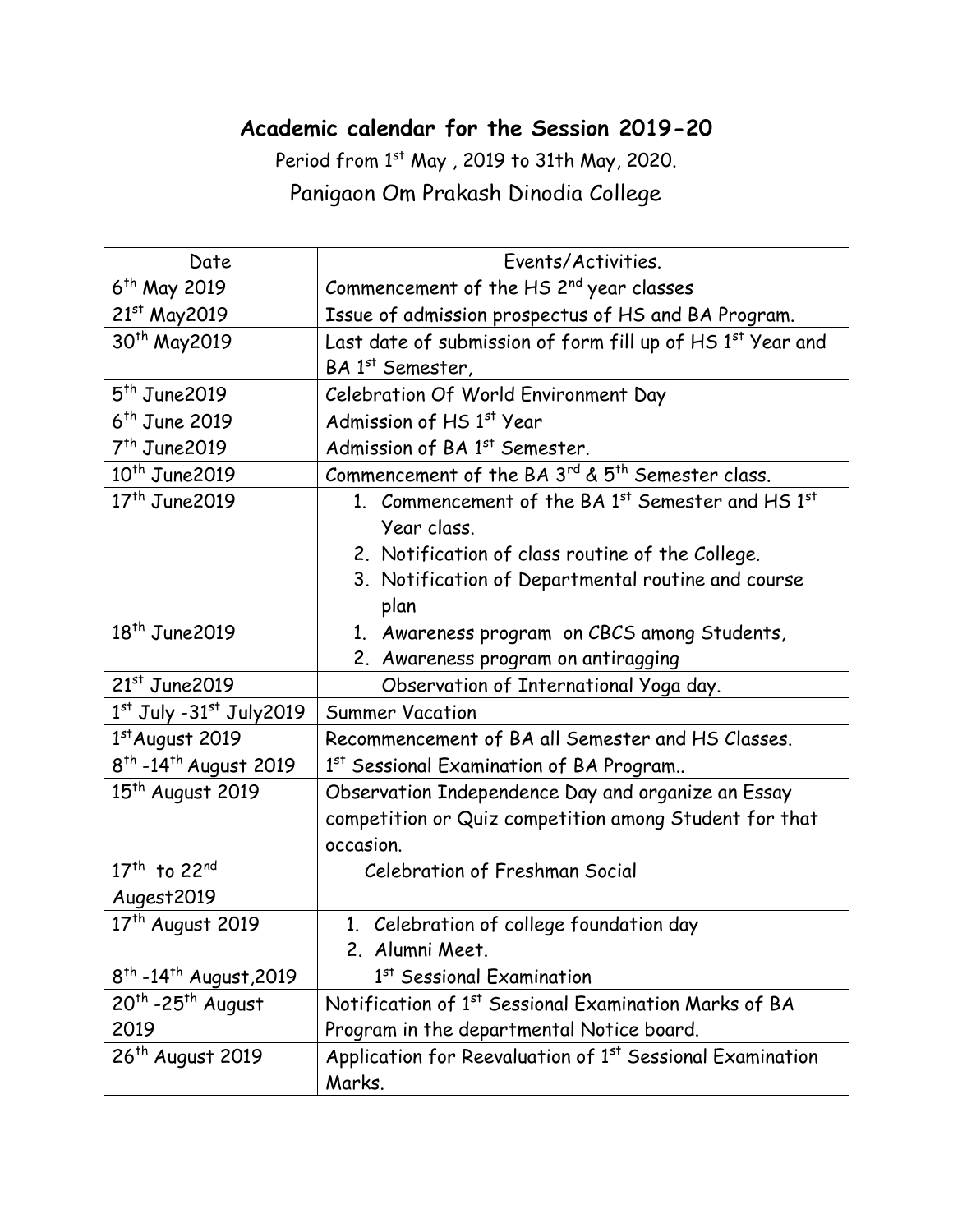| $\overline{1^{st}}$ - $10^{th}$ September           | 1. Departmental seminar / Group discussion.                           |
|-----------------------------------------------------|-----------------------------------------------------------------------|
| 2019                                                | 2. Collection of Feedback from Students.                              |
| 5 <sup>th</sup> September 2019                      | 1. Celebration of Teachers' day                                       |
|                                                     | 2. Inauguration of departmental well Magazine.                        |
| 28 <sup>th</sup> September 2019                     | 1. Last date of submission of Assignment.                             |
|                                                     | 2. Last date of BA Examination Form Filled up.                        |
| 29th & 30th                                         | Departmental Field project.                                           |
| September2019                                       |                                                                       |
| $1st$ -10 <sup>th</sup> October2019                 | Notification of 2 <sup>nd</sup> Sessional Examination of BA Program   |
| 15 <sup>th</sup> Octobor2019                        | Notification of 2 <sup>nd</sup> Sessional Examination Marks of BA     |
|                                                     | Program in the Departmental Notice Board                              |
| 17 <sup>th</sup> October 2019                       | Application for Reevaluation of 2 <sup>nd</sup> Sessional Examination |
|                                                     | Marks.                                                                |
| 31 <sup>st</sup> October 2019                       | Last date of BA examination form fill up.                             |
| 15 <sup>th</sup> November -                         | End Semester Examination of BA Program.                               |
| 14 <sup>th</sup> December2019,                      |                                                                       |
| $16th$ December, 2019-                              | Semester End Vacation of the teachers.                                |
| 15 <sup>th</sup> January,2020                       |                                                                       |
| 16 <sup>th</sup> January, 2020                      | 1. Commencement of the BA Even Semester and HS                        |
|                                                     | class.                                                                |
|                                                     | 2. Notification of class routine of the College.                      |
|                                                     | 3. Notification of Departmental routine and course                    |
|                                                     | plan                                                                  |
| $20^{th} - 31^{st}$                                 | College Week (Any Seven days)                                         |
| January, 2020                                       |                                                                       |
| 26 <sup>th</sup> January                            | 1. Observation of Republic Day                                        |
|                                                     | 2. Organizes Essay Competition on National Integrity                  |
|                                                     | for that occasion.                                                    |
| $20^{th}$ -29 <sup>th</sup>                         | 1st Sessional Examination of BA Program                               |
| February, 2020                                      |                                                                       |
| $2^{nd}$ -15 <sup>th</sup> March, 2020 <sup>h</sup> | Notification of 1 <sup>st</sup> Sessional Examination Marks of BA     |
|                                                     | Program in the departmental Notice board.                             |
| $6^{th}$ March, 2020                                | Application for Reevaluation of 1 <sup>st</sup> Sessional Examination |
|                                                     | Marks.                                                                |
| 8 <sup>th</sup> March                               | 1. Celebration International women day.                               |
|                                                     | 2. Workshop on Mid Semester Feedback Assessment.                      |
| 20 <sup>th</sup> -31st March, 2020                  | Collection of Feedback from Students.<br>$1_{\cdot}$                  |
|                                                     | 2. Departmental Seminar and Group Discussion.                         |